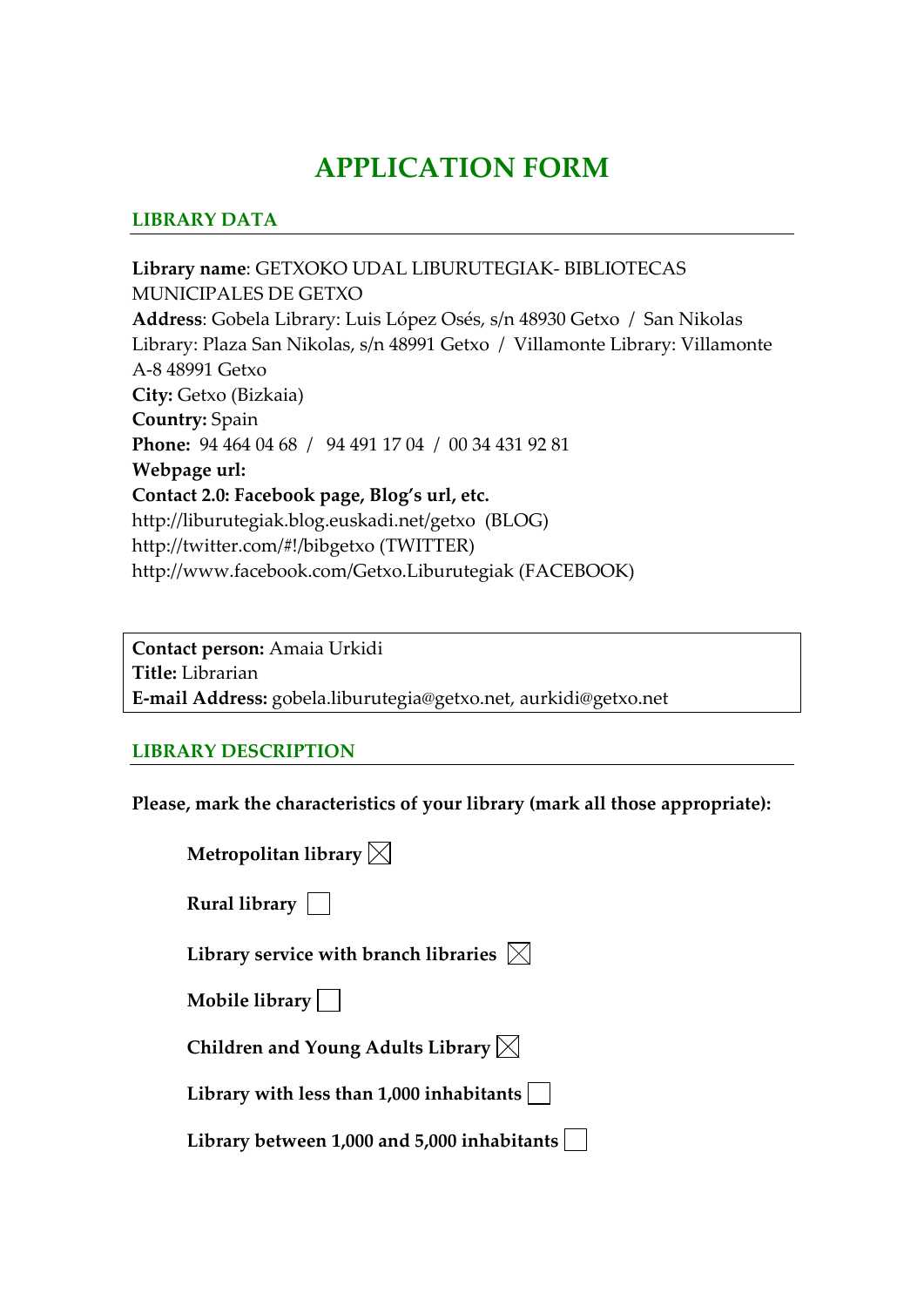| Library between 5,000 and 10,000 inhabitants                          |
|-----------------------------------------------------------------------|
| Library between 10,000 and 20,000 inhabitants                         |
| Library between $20,000$ and $30,000$ inhabitants                     |
| Library between 30,000 and 100,000 inhabitants $\vert\mathbf{x}\vert$ |
| Library between 100,000 and 200,000 inhabitants                       |
| Library between 200,000 and 500,000 inhabitants                       |
| Library with more than $500,000$ inhabitants                          |

### **MORE INFORMATION**

### **Please, tell us a bit more about your library, pictures are also welcome:**

**Short description:** We are a network of three public libraries in Getxo (Bizkaia, Euskadi, Spain), two of them with children and youth sections and the third one with adults-only section. The three libraries are: Gobela, San Nikolas and Villamonte

We belong to a public entity called Aula de Cultura de Getxo, with whom we share resources, part of the cultural programming and staff. A total of fourteen people work in the three libraries with varying schedules.

From the standpoint of equipment and buildings, we are quite modest libraries, with some lacks, however, in terms of programming and staff are a little better.

We are part of the National Library System of Euskadi, dependent of the Basque Government.

Getxo is a northern coastal town, to 132 km. of the border with France, of great tourist interest.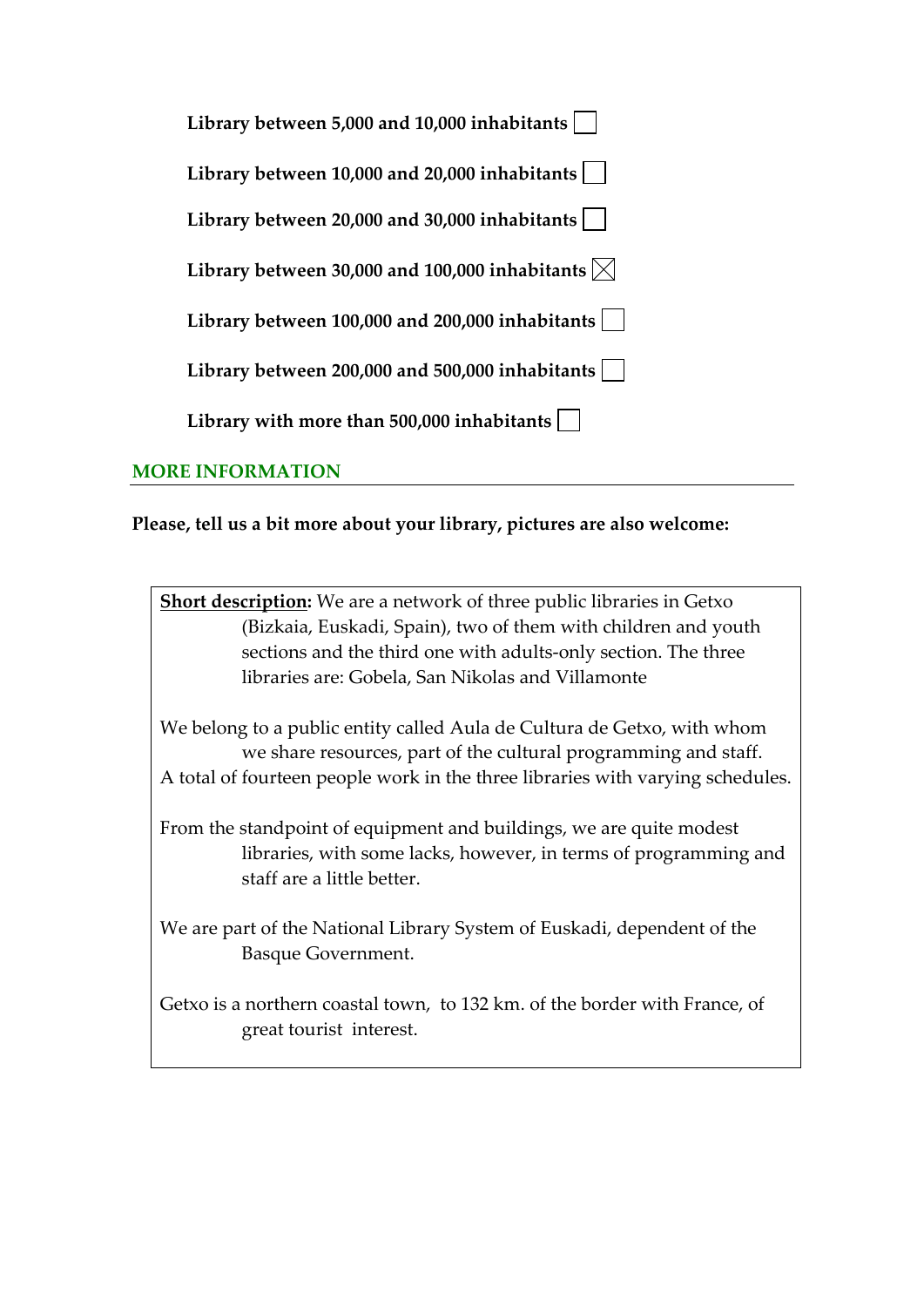### **Current library programs:**

Travellers books program Allows users (via web) request the book that interests them

Interlibrary loan Between libraries of Getxo and from other libraries outside Getxo

Free Internet Service We have 13 computers available to the public for 30 minutes

Local collection Documents about Getxo (monographs, music, videos, newspapers). Also 21,000 local photographic archive digitized images

School visits A program / school to promote reading, bibliographic management and respect for books and libraries

The Storytellersʹ Club

A group of people who are interested in the love of restoring and maintaining the tradition of listening and telling stories and tales (http://liburutegiak.blog.euskadi.net/getxo )

Book Fair

During several days In April, we celebrate the book fair with the libraries of the municipality

Literature workshops Creative writing workshop

Reading Clubs Fortnightly meetings where we discuss a selected reading

The terraces of the letters Borrowing books outdoors during the summer months

Used book market A book market that are sold at symbolic prices (1 euro). These books come from private donations and the proceeds going to fund humanitarian projects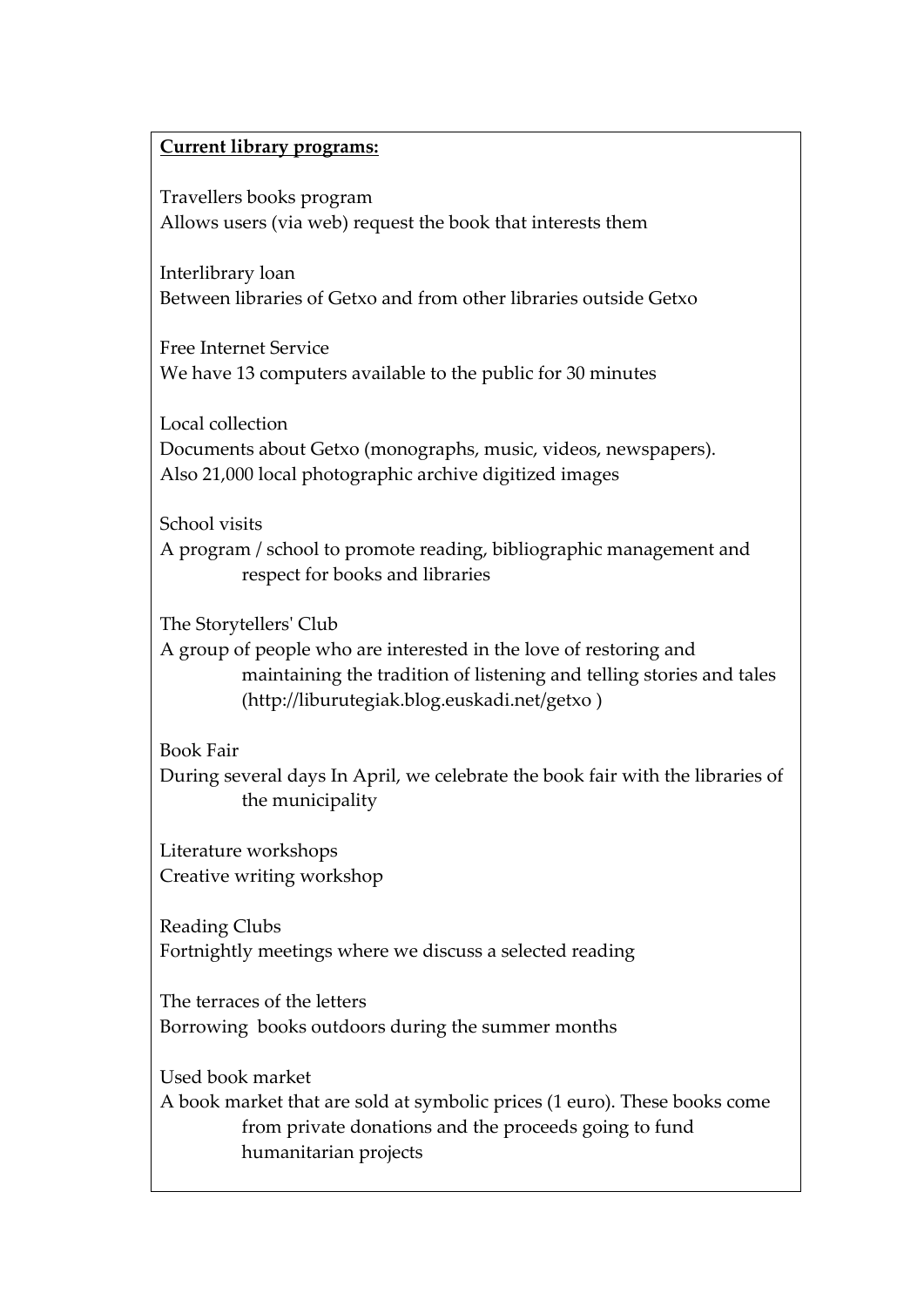Seminars

Libraries are a place of encounter of culture dedicated to an invited country, this year has been the Philippines, and include different activities: reading guides, book exhibitions, film and music, crafts and film and party

Reading Encouragement

In addition to, the libraries have a cultural program that includes:

\* storytelling for children and adults

\* poetry reading

\* literary presentations

\* exhibitions

\* selected list of books

\* printed catalogs on a topic requested by a reader

Other programs are also organized to encourage reading by providing books to pubs, pools and telephone booths for any person to take them on loan

World Newspapers

Users from other countries are likely to read newspapers from their countries in paper‐size (original)

Press review

Local media broadcast the programming of the libraries of Getxo

Story Time

Every month, with free admission, will tell stories to children in Spanish or Basque or English

e‐books loan

For a period of 15 days and with an extensive catalog of digitized readings

Library 2.0 Program

Our goal is to give visibility to the libraries of Getxo on the network, from a social standpoint, participatory, with a broad scope.

Our intention is to reach all audiences: children and adults, potential users, onsite and online, men and women, Basques and Spanish speakers, immigrants and local people...

Main actions and tools:

\* Library page in different social networks (facebook, twitter) and link their content:

Facebook: http://www.facebook.com/Getxo.Liburutegiak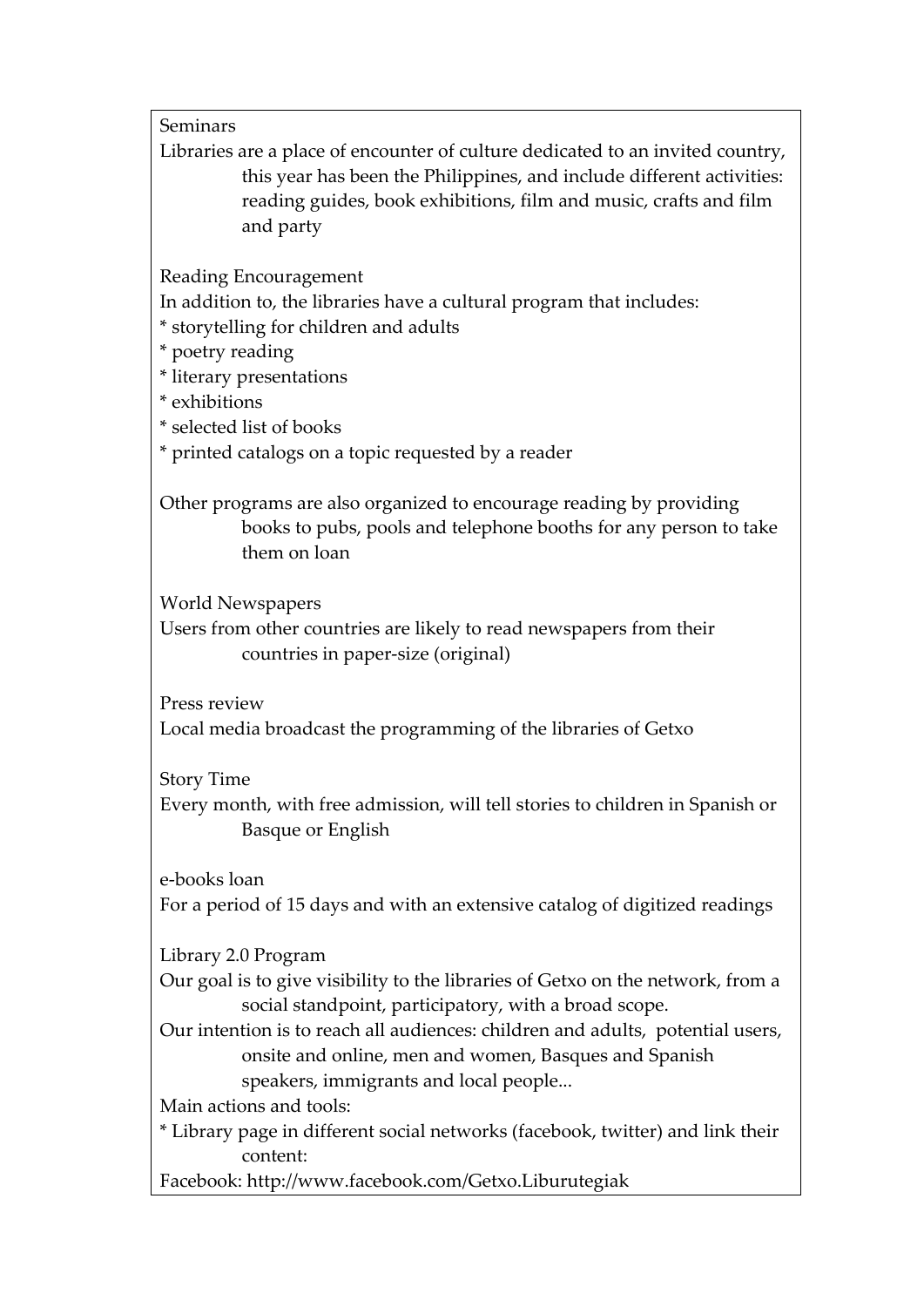Twitter: http://twitter.com/#!/bibgetxo

- \* Library blogs to recommend books, movies, music ... and be a source of information on activities and library programs: http://liburutegiak.blog.euskadi.net/getxo
- \* use social bookmarks to organize libraries favorites
- \* use the tools most appropriate to share digital products: local photographs, videos (Flikr, Picasa, Slideshare)
- \* use the best tools for editing web content (Issue)
- \* Start creating a virtual desktop using the syndication of content and widgets that these tools offer (Netvibes)

# **Please tell us about the kind of activities you would be interested in doing with your sister library:**

‐ exchange of duplicates (adult literature, rather than knowledge books, originally written in English)

‐ exchange of duplicates (childrenʹs literature, especially written originally in English)

‐ exchange of tourist and anthropological information of two locations, more specifically those organized by the libraries

‐ possibility to promote a Bilingual Reading Club, with reading suggestions in English and Spanish; and also could be proposed Euskera and Gaelic readings, if users are interested in these languages.

‐ possibility of fostering contact between workers of both libraries and also between readers.

‐ with the cooperation of the local tourist offices, advertising the visit of both villages between the readers

‐ advertising and mutual information of the local writers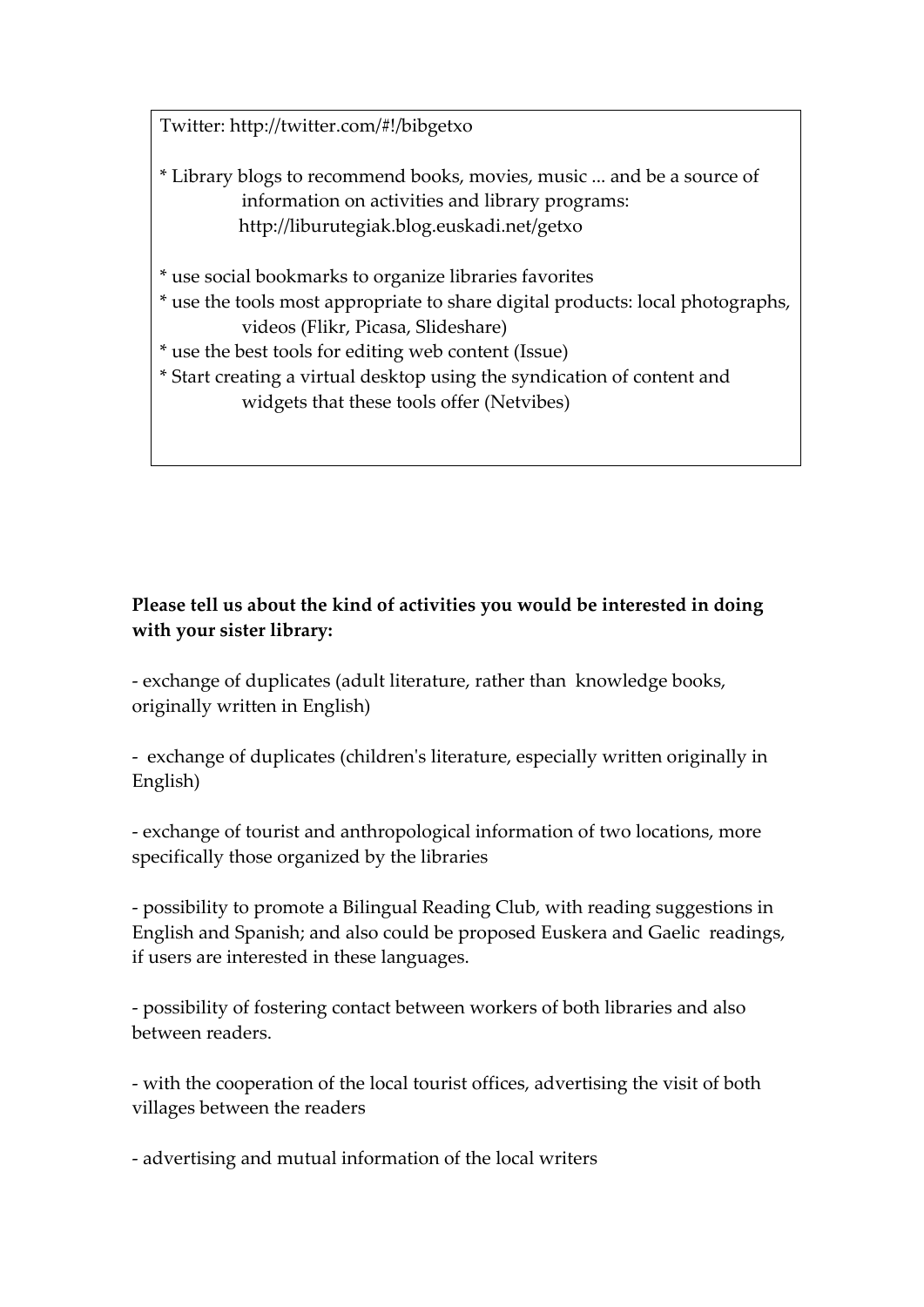‐ exchange of experiences in general

‐ exchange of experiences in web 2.0 with the commitment to include from time to time in our Blogs, Facebook, etc ... references to the library twinned: some concrete experience, some video ...

# **Languages your staff speaks:**

- \* Spanish (all staff)
- \* Basque (almost all staff)
- \* English (high level, the contact person; basic level some workers more)
- \* French (high level, the contact person, basic level some workers more)

## **Languages users speak/read:**

- \* Spanish
- \* Basque
- \* English
- \* French
- \* Others

**Preferred countries for cooperation:**  Ireland

# **Please, tell us a bit about the features of the library that ideally you would like to cooperate with:**

\* That is in a town similar in size to ours (between 30,000 and 100,000 inhabitants)

\* That interest him our land, Euskadi, and our two languages, Spanish and Basque, or think that can have users interested in

\* That it was in an area with a minimum tourist infrastructure to encourage our users to visit it

\* To have children‐youth fund and organize or have interest in organizing activities to encourage reading

\* To have or have interest in having, a presence on social networks (Facebook and Twitter) and Blog

## **EUROPEAN UNION PROGRAMS**